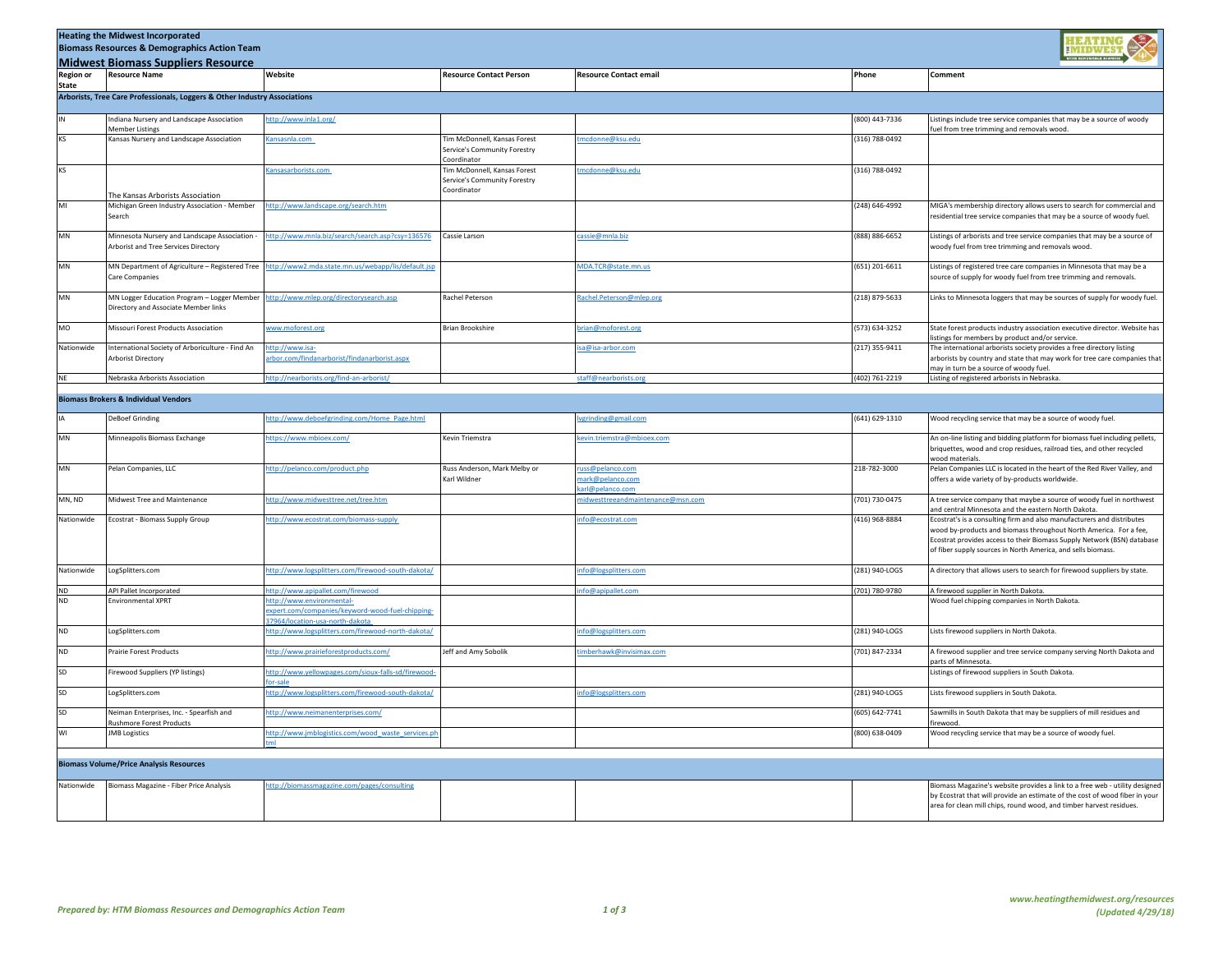| Nationwide<br>Nationwide   | <b>Biomass Thermal Energy Council</b><br>Enegis, LLC - Biomass Energy Analytical Model<br>(BEAM) | http://www.biomassthermal.org/resource/wood2ener<br>u datahase asn<br>ttp://www.enegis.com/projects.html          | <b>Biomass Thermal Energy Council</b><br>Michael Marquis, Project Manager | nfo@biomassthermal.org<br>nmarquis@enegis.com                           | 202-596-3974<br>571) 275-2055 | The Biomass Thermal Energy Council (BTEC) is an association of biomass<br>fuel producers, appliance manufacturers and distributors, supply chain<br>companies and non-profit organizations that view biomass thermal<br>energy as a renewable, responsible, clean and energy-efficient pathway to<br>meeting America's energy needs. BTEC engages in research, education,<br>and public advocacy for the fast growing biomass thermal energy<br>industry. BTEC also has wood suppliers map and information in their<br>website.<br>A quantitative GIS model covering available biomass in the Lower 48<br>states. Can analyze highly-tailored scenarios. Includes over 50 biomass<br>species. Output is a biomass density map that identifies the amount of<br>biomass in a certain point. It is "use" specific and as detailed as needed.<br>Cost is commensurate with the needs of the project. Requires the ability<br>to read a map. Contact Enegis directly to explore use further. |
|----------------------------|--------------------------------------------------------------------------------------------------|-------------------------------------------------------------------------------------------------------------------|---------------------------------------------------------------------------|-------------------------------------------------------------------------|-------------------------------|------------------------------------------------------------------------------------------------------------------------------------------------------------------------------------------------------------------------------------------------------------------------------------------------------------------------------------------------------------------------------------------------------------------------------------------------------------------------------------------------------------------------------------------------------------------------------------------------------------------------------------------------------------------------------------------------------------------------------------------------------------------------------------------------------------------------------------------------------------------------------------------------------------------------------------------------------------------------------------------|
| <b>Recycling Resources</b> |                                                                                                  |                                                                                                                   |                                                                           |                                                                         |                               |                                                                                                                                                                                                                                                                                                                                                                                                                                                                                                                                                                                                                                                                                                                                                                                                                                                                                                                                                                                          |
|                            |                                                                                                  |                                                                                                                   |                                                                           |                                                                         |                               |                                                                                                                                                                                                                                                                                                                                                                                                                                                                                                                                                                                                                                                                                                                                                                                                                                                                                                                                                                                          |
|                            | Illinois Construction & Demolition Recycling<br>Directory                                        | ttp://www.wmrc.uiuc.edu/tech/DCCA.pdf                                                                             |                                                                           | ttp://www.wmrc.uiuc.edu/main_sections/tech_assist/green_development.cfm | (217) 333-8940                | The ICDR Directory contains contact information on companies that<br>collect and recycle construction and demolition materials that may<br>included recycled wood from ~2004. The project supporting the directory<br>is no longer funded, but some of the listings may still provide leads for<br>potential sources of woody biomass fuel.                                                                                                                                                                                                                                                                                                                                                                                                                                                                                                                                                                                                                                              |
| Nationwide                 | Scrap Monster                                                                                    | ttp://www.scrapmonster.com/companies/wood-<br>ecycling/country/united-states/14                                   |                                                                           | nfo@scrapmonster.com                                                    | (954) 688-3088                | A recycling industry website that provides a directory of recycling<br>companies. The link shown produces a list of wood recycling companies<br>n the U.S.                                                                                                                                                                                                                                                                                                                                                                                                                                                                                                                                                                                                                                                                                                                                                                                                                               |
| Region-wide                | U.S. Environmental Protection Agency Region 5<br>Waste Program                                   | ttps://www3.epa.gov/region5/waste/solidwaste/debr Julie Gevrenov<br>s/cd-debris.htm                               |                                                                           | evrenov.julie@epa.gov                                                   | (312) 886-6832                | The Region 5 Waste Program website contains links to state Recycled<br>Materials Market Directories that may in turn provide leads to potential<br>suppliers of woody biomass fuel. Region 5 includes Illinois, Indiana,<br>Michigan, Minnesota, Ohio, Wisconsin and 35 Native American Tribes.                                                                                                                                                                                                                                                                                                                                                                                                                                                                                                                                                                                                                                                                                          |
| Nationwide                 | United States Materials Marketplace                                                              | ttp://materialsmarketplace.org/#about                                                                             | Katie Duffy                                                               | uffy@usbcsd.org                                                         | 512-981-5417                  | United States Business Council for Sustainable Development national<br>material reuse project. The Chicago Waste-to-Profit Newtork (formerly<br>through USBCSD) is no longer operational.                                                                                                                                                                                                                                                                                                                                                                                                                                                                                                                                                                                                                                                                                                                                                                                                |
|                            | <b>State Forest Products Industry Directories</b>                                                |                                                                                                                   |                                                                           |                                                                         |                               |                                                                                                                                                                                                                                                                                                                                                                                                                                                                                                                                                                                                                                                                                                                                                                                                                                                                                                                                                                                          |
|                            | Iowa Forest Products Industry Directory, 2009                                                    | ttp://www.iowadnr.gov/portals/idnr/uploads/forestr<br>/forestproddirect.pdf?amp;tabid=1281                        | Aron Flickinger                                                           | ron.Flickinger@dnr.Iowa.gov                                             | (515) 242-5966                | Listing of Iowa forest products industry companies circa 2009.                                                                                                                                                                                                                                                                                                                                                                                                                                                                                                                                                                                                                                                                                                                                                                                                                                                                                                                           |
|                            | Illinois Sawmill Directories                                                                     | ttps://www.dnr.illinois.gov/conservation/Forestry/Pa<br>es/default.aspx                                           | Paul Deizman                                                              | aul.deizman@illinois.gov                                                | (217) 782-3376                | Directories of sawmills and custom sawmills in PDF form.                                                                                                                                                                                                                                                                                                                                                                                                                                                                                                                                                                                                                                                                                                                                                                                                                                                                                                                                 |
|                            | Indiana Forest Products Community                                                                | http://indianaforestproducts.com/                                                                                 | Eva Haviarova                                                             | haviar@purdue.edu                                                       | 765) 494-3619                 | Directories of Indiana loggers, and primary and secondary forest products                                                                                                                                                                                                                                                                                                                                                                                                                                                                                                                                                                                                                                                                                                                                                                                                                                                                                                                |
| KS                         | Kansas Forest Products Industry Directories                                                      | ittp://www.kansasforests.org/forest_products/                                                                     | Dave Bruton                                                               | bruton@ksu.edu                                                          | (785) 945-6147                | manufacturers.<br>Directories of Kansas sawmills and secondary manufacturers in PDF form,<br>and an online map directory that includes contact information for timber<br>buyers and sawmills.                                                                                                                                                                                                                                                                                                                                                                                                                                                                                                                                                                                                                                                                                                                                                                                            |
| MI                         | Forest Products Industry Directory                                                               | ttp://www.michigan.gov/wood                                                                                       | David Neumann                                                             | eumannd@michigan.gov                                                    | (517) 284-5887                | The Directory is a free searchable industry directory listing loggers,<br>truckers, primary and secondary manufacturers and sawmills that may be                                                                                                                                                                                                                                                                                                                                                                                                                                                                                                                                                                                                                                                                                                                                                                                                                                         |
| MN                         | Minnesota Primary Forest Products Producer<br>Directory                                          | http://webapps1.dnr.state.mn.us/timberproducer-<br>ails/companies/index                                           | Kristen Bergstrand                                                        | cristen.Bergstrand@state.mn.us                                          | (218) 322-2511                | a source of woody fuel.<br>Directory of Minnesota primary sawmills and manufacturers that may be<br>a source of wood biomass supply.                                                                                                                                                                                                                                                                                                                                                                                                                                                                                                                                                                                                                                                                                                                                                                                                                                                     |
| MN                         | Minnesota Secondary Forest Products Producer<br>Directory                                        | ttp://webapps1.dnr.state.mn.us/timberproducer-<br>rails/companies?company_filter%5Bproducer_type%5<br>>=Secondary | Kristen Bergstrand                                                        | risten.Bergstrand@state.mn.us                                           | (218) 322-2511                | Directory of Minnesota secondary forest products manufacturers that<br>may be a source of wood biomass supply.                                                                                                                                                                                                                                                                                                                                                                                                                                                                                                                                                                                                                                                                                                                                                                                                                                                                           |
| MO                         | Missouri Department of Conservation Mill Search<br>Website                                       | ttp://mdc7.mdc.mo.gov/applications/MOMills/MOMil<br>Search.aspx                                                   | Mike Morris                                                               | nike.morris@mdc.mo.gov                                                  |                               | (573) 522-4115 x 3117 Sawmills in Missouri from 2015 TPO survey data. Searchable database by<br>product type, location, etc.                                                                                                                                                                                                                                                                                                                                                                                                                                                                                                                                                                                                                                                                                                                                                                                                                                                             |
| <b>NE</b>                  | Nebraska Primary Processors Directory                                                            | ttp://nfs.unl.edu/primary-processors                                                                              | Adam Smith                                                                | smith11@unl.edu                                                         |                               | ists primary and secondary forest products manufacturers in Nebraska.                                                                                                                                                                                                                                                                                                                                                                                                                                                                                                                                                                                                                                                                                                                                                                                                                                                                                                                    |
| OH                         | <b>Ohio Wood Products</b>                                                                        | ttp://ohiowood.osu.edu                                                                                            |                                                                           | hiowoods@osu.edu                                                        | (614) 688-3421                | Directories of Ohio primary and secondary forest products manufacturers<br>that may be a source of woody fuel, and firewood producers.                                                                                                                                                                                                                                                                                                                                                                                                                                                                                                                                                                                                                                                                                                                                                                                                                                                   |
| WI                         | Wisconsin Wood Residue Brokers                                                                   | http://forestandwildlifeecology.wisc.edu/sites/default/ Scott Bowe<br>les/pdfs/publications/103.pdf               |                                                                           | bowe@wisc.edu                                                           |                               | Lists Wisconsin producers of wood products residues in 2012.                                                                                                                                                                                                                                                                                                                                                                                                                                                                                                                                                                                                                                                                                                                                                                                                                                                                                                                             |
|                            | <b>State Forest Utilization &amp; Marketing Specialists</b>                                      |                                                                                                                   |                                                                           |                                                                         |                               |                                                                                                                                                                                                                                                                                                                                                                                                                                                                                                                                                                                                                                                                                                                                                                                                                                                                                                                                                                                          |
|                            | Forest Utilization & Marketing Specialist, Iowa                                                  | ttp://www.iowadnr.gov/Conservation/Forestry/Woo                                                                   | Aron Flickinger                                                           | ron.Flickinger@dnr.Iowa.gov                                             | (515) 242-5966                | State wood and forest products utilization and marketing specialist.                                                                                                                                                                                                                                                                                                                                                                                                                                                                                                                                                                                                                                                                                                                                                                                                                                                                                                                     |
|                            | Department of Natural Resources<br>Forest Utilization & Marketing Specialist, Illinois           | dustry-Logging<br>ittps://www.dnr.illinois.gov/conservation/Forestry/Pa                                           | Paul Deizman                                                              | aul.deizman@illinois.gov                                                | (217) 782-3376                | State wood and forest products utilization and marketing specialist.                                                                                                                                                                                                                                                                                                                                                                                                                                                                                                                                                                                                                                                                                                                                                                                                                                                                                                                     |
|                            | Department of Natural Resources<br>Forest Utilization & Marketing Specialist, Indiana            | es/default asm                                                                                                    | Jeff Settle                                                               | ettle@dnr.IN.gov                                                        | $(812)$ 358-2160              | State wood and forest products utilization and marketing specialist.                                                                                                                                                                                                                                                                                                                                                                                                                                                                                                                                                                                                                                                                                                                                                                                                                                                                                                                     |
| KS                         | epartment of Natural Resources<br>Forest Utilization & Marketing Specialist, Kansas              | ttp://www.in.gov/dnr/forestry/2883.htm                                                                            | Dave Bruton                                                               | bruton@ksu.edu                                                          | 785) 945-6147                 | State wood and forest products utilization and marketing specialist.                                                                                                                                                                                                                                                                                                                                                                                                                                                                                                                                                                                                                                                                                                                                                                                                                                                                                                                     |
| MI                         | Forest Service<br>Forest Utilization & Marketing Specialist.                                     | ttp://www.kansasforests.org/forest_products/                                                                      | David Neumann                                                             | neumannd@michigan.gov                                                   | (517) 284-5887                | State wood and forest products utilization and marketing specialist.                                                                                                                                                                                                                                                                                                                                                                                                                                                                                                                                                                                                                                                                                                                                                                                                                                                                                                                     |
| MN                         | Michigan Department of Natural Resources<br>Forest Utilization & Marketing Specialist,           | vww.michigan.gov/forestproducts                                                                                   | Kristen Bergstrand                                                        | risten.Bergstrand@state.mn.us                                           | (218) 322-2511                | State wood and forest products utilization and marketing specialist.                                                                                                                                                                                                                                                                                                                                                                                                                                                                                                                                                                                                                                                                                                                                                                                                                                                                                                                     |
|                            | Minnesota Department of Natural Resources                                                        | ittp://www.dnr.state.mn.us/forestry/um/index.html                                                                 |                                                                           |                                                                         |                               |                                                                                                                                                                                                                                                                                                                                                                                                                                                                                                                                                                                                                                                                                                                                                                                                                                                                                                                                                                                          |
| MO                         | Forest Utilization & Marketing Specialist,<br>Missouri Department of Conservation                | ttp://mdc.mo.gov/                                                                                                 | <b>Mike Morris</b>                                                        | nike.morris@mdc.mo.gov                                                  |                               | (573) 522-4115 x 3117 State wood and forest products utilization and marketing specialist.                                                                                                                                                                                                                                                                                                                                                                                                                                                                                                                                                                                                                                                                                                                                                                                                                                                                                               |